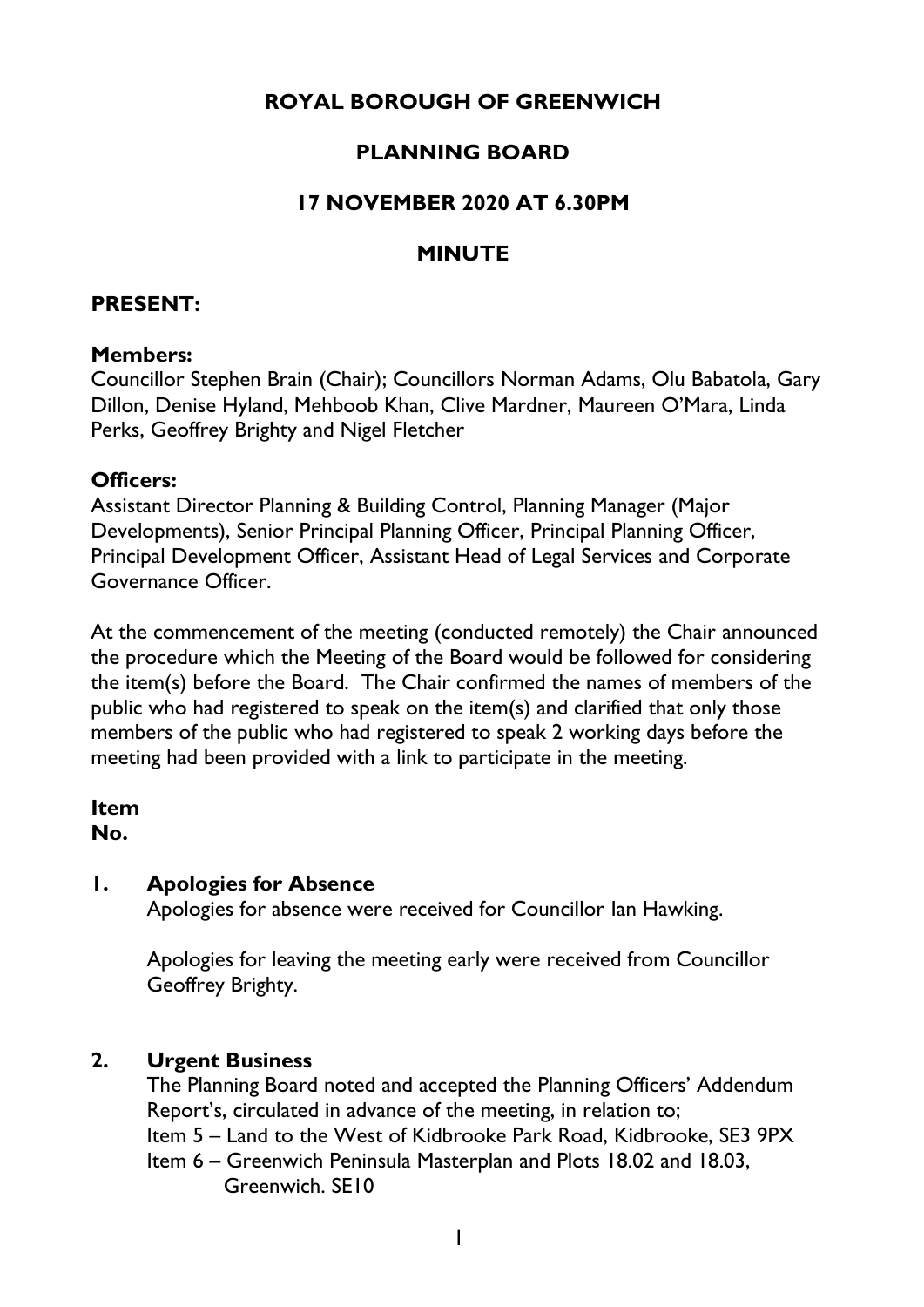## **3. Declarations of Interest**

In respect of Item 5 (Land to the West of Kidbrooke Park Road, Kidbrooke, SE3 9PX).

Councillor Mehboob Khan made personal declarations as a close relative lived adjacent to the proposal. He would take no part in consideration of or determination of the application

Councillor Denise Hyland made personal declaration, as President of the Greenwich World Heritage Site. As she had no involvement in any prior debate on the application the Assistant Head of Legal Services advised she could continue to participate in the consideration and determination of the application.

Item 6 (Greenwich Peninsula Masterplan and Plots 18.02 and 18.03, Greenwich. SE10).

Councillor Nigel Fletcher advised that, he was Council appointed representative Greenwich Theatre Trustee however, he had not been involved in any debate on this application he could continue to participate in the consideration and determination of the application.

### **Resolved –**

- 1. That the list of Councillors' memberships as Council appointed representatives on outside bodies, joint committees and school governing bodies be noted.
- 2. That Councillors Kahn and Fletchers declarations be noted.

#### **4. Minutes**

#### **Resolved –**

That the minute of the meeting of the Planning Board held on 16 June 2020 be agreed and signed as a true and accurate record.

### **5. Land to the West of Kidbrooke Park Road, Kidbrooke, SE3 9PX – Ref: 20/2330/F**

Councillor Mehboob Khan withdrew from the meeting having made a personal declarations as a close relative lived adjacent to the proposal.

Councillor Denise Hyland made a personal declaration as President of the Greenwich World Heritage Site, though she had had no involvement in any prior debate on the application.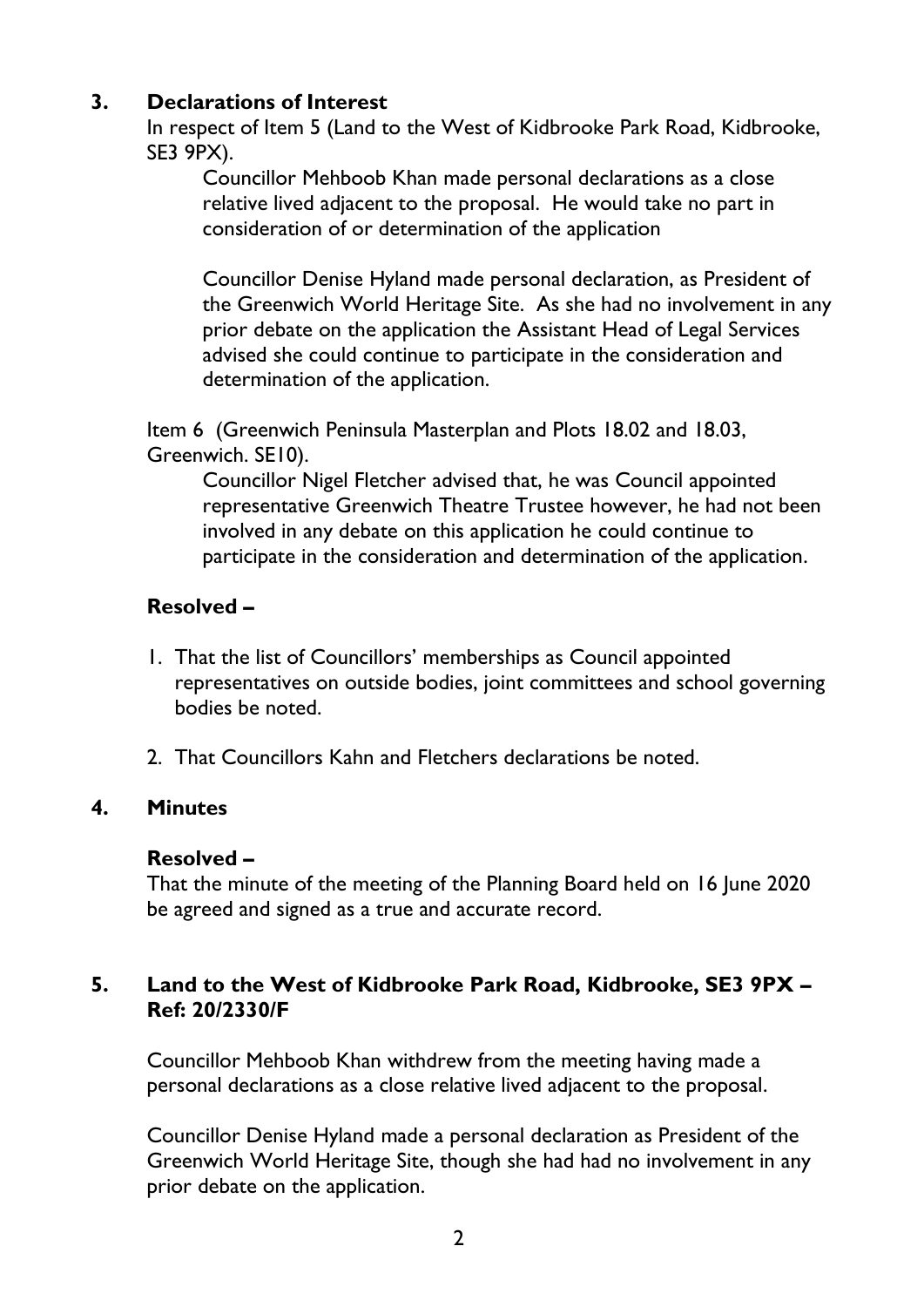The Board noted that Planning Officer addendum report, published in advance of the meeting and accepted an illustrative presentation of the application from the Senior Principal Planning Officer.

In response to Members questions, the Senior Principal Planning Officer advised that Block C had been stepped down to reduce the impact on neighbouring allotments. That, as Block B was five floors with no wheelchair accessible flats, one lift provision was in accord with the London Plan and met fire regulation requirements. The affordable rent units would be made available at London Social Rent level.

The Planning Board accepted addresses from representatives for the South Greenwich Forum and Blackheath Society. Both organisations supported the building of social housing but felt the proposal could be improved. As part of their addresses the following was raised –

- It was understood that the lift contract was in urgent need of address and assurance should be given that any repairs would be undertaken within 3 hours, on the same day, as many different residents needed to use a lift.
- A combined kitchen, dining, living room area maybe considered an acceptable design but a separate kitchen would create a better living space for families with children doing homework and parents home working.
- Concern was expressed that the 10 Story block could result in higher blocks proposed for area K4.
- The pressure on transport and infrastructure did not appear to be adequately addressed.
- Safe pedestrian crossings should be secured by condition for swift implementation.

The applicant and their specialist addressed the Planning Board advising

- the proposal was for Council housing provision, built to a high standard and environmentally sustainable level.
- the principle of development had been established for the site.
- the proposal would step down to the areas adjacent to the school and allotment areas and was designed with the future development of Plot K4 in mind.
- the proposed reflected the Victorian elements of the surrounding conservation area through design element and 79% of the units having dual aspects.
- the landscaping would create a pedestrian environment with green corridors and defined play space, communal courtyard and green areas.
- other than specific provision of disable parking, the development would be car free.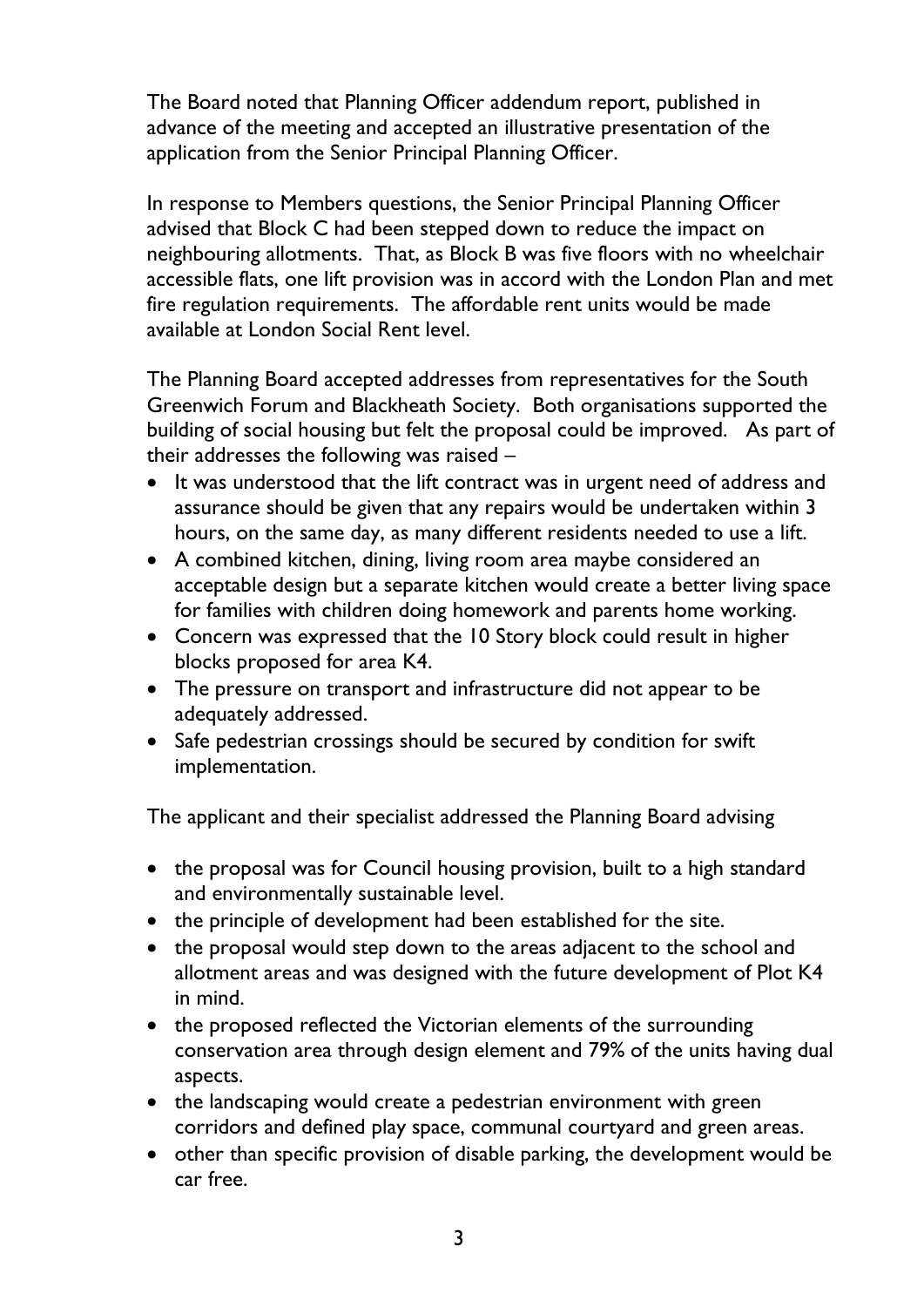- the area was PTAL Level 4 with TfL implementing improvements to bus services and an estimated additional 6 people would be using public transport, as a result of the proposal.
- improvements to cycle and pedestrian paths were proposed.

Councillor Okereke, Cabinet Member for Housing, and Councillor Danny Thorpe addressed the Planning Board, in support of the application.

In response to Members questions the applicant's representatives advised that modelling indicated an additional pedestrian crossing would be appropriate at the Kidbrooke Park Road junction which would be financially secured.

In considering the application before them, the Planning Board Members commented that they welcomed the proposal for social housing. The proposal appeared to be of a high quality on a suitable site. That Council Officers needed to continue to negotiate with TfL for public transport improvements and that the additional pedestrian crossing is installed quickly.

At the request of the Chair the Clerk for the meeting sought confirmation from all Members' that they had maintained zoom connection to the meeting for the entirety of the presentation and discussion on this item and took the vote.

On the Planning Officers proposal to grant full planning permission Planning Board Members voted with 10 Members in favour, 0 against and 0 abstention.

### **Resolved unanimously –**

That planning permission be granted for the construction of buildings to provide residential accommodation together with the provision of a nursery, associated public realm, play space, accessible parking spaces and the reprovision of a substation.

That the Board noted that the following description of the proposed development is provided by way of further explanation (not forming part of the formal description of development set out above) in order to assist Planning Board:

The construction of four buildings between 4-10 storeys to provide 117 residential units (100% social rent) (Use Class C3) together with the provision of a nursery (417 sqm) (Use Class D1), associated public realm, play space, accessible parking spaces and the re-provision of a substation)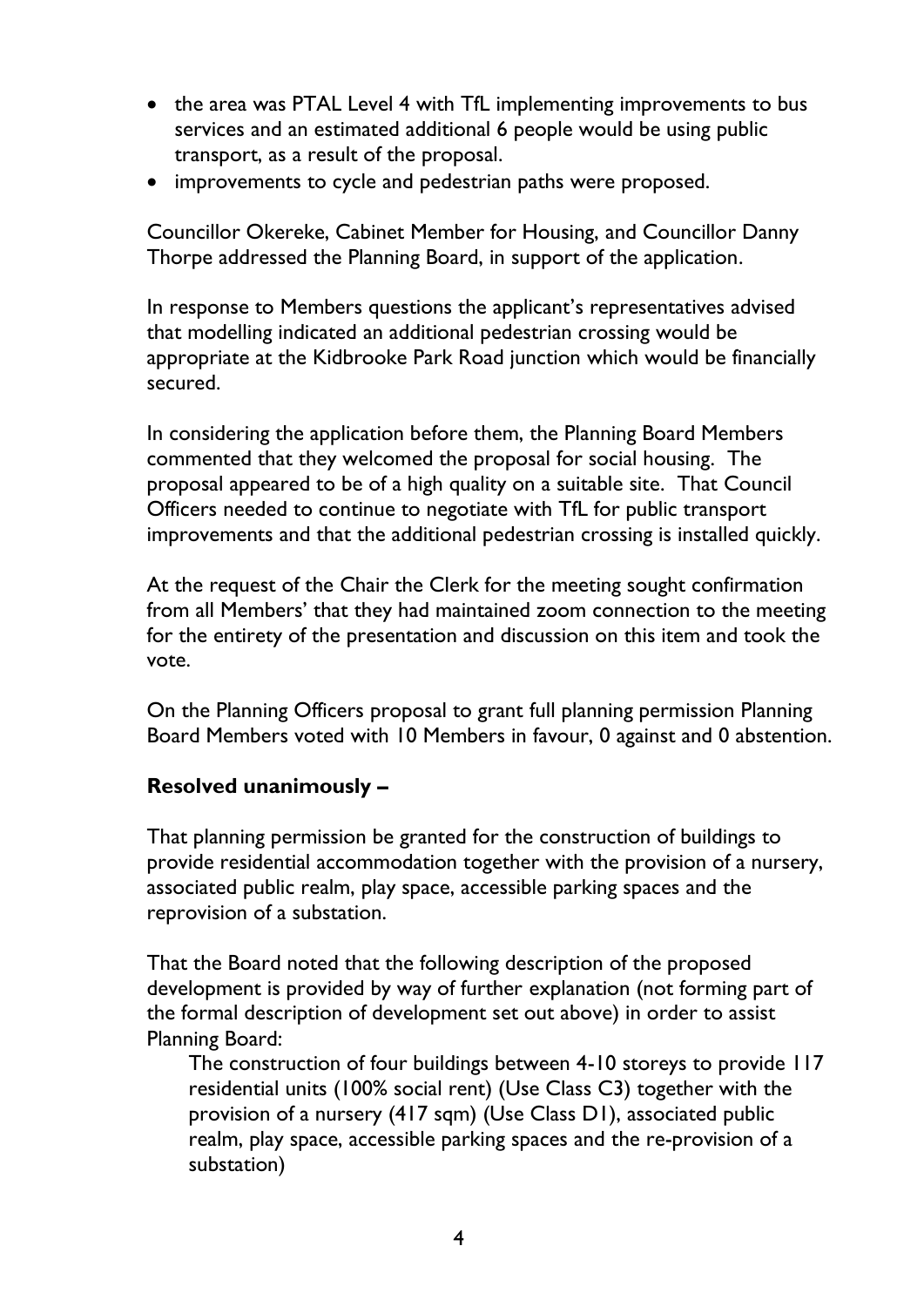That consent be granted subject to:

- i. The referral of the application to the Mayor of London as required under the terms of The Town and Country Planning (Mayor of London) Order 2008;
- ii. The conditions, Appendix 2 to the main report and addendum report, to be detailed in the notice of determination; and
- iii. The prior completion of a Directors' Agreement securing the heads of terms as set out in this report (Section 22)
- iv. To authorise the Assistant Director of Planning & Building Control to:
	- a. make any minor changes to the detailed wording of the recommended conditions as set out in this report at Appendix 2 and the Addendum report, where the Assistant Director of Planning & Building Control considers it appropriate, before issuing the decision notice; and
	- b. finalise the detailed terms of the Directors' Agreement, as set out in Section 22 of the main report; and
	- c. consider, in the event that the Directors' Agreement is not completed within three (3) months of the date of the Planning Board resolution, whether permission should be refused on the grounds that the agreement has not been completed within the appropriate timescale, and that the proposals are unacceptable in the absence of the benefits which would have been secured, and if the Assistant Director (Planning & Building Control) considers it appropriate, to determine the application with reasons for refusal which will include the following:

In the absence of an agreement to secure financial and non-financial contributions including for Affordable Housing, Transport and Environmental Sustainability the development is contrary to policies , EA(c), E1, IM4, and IM(c) of the Royal Greenwich Local Plan: Core Strategy with Detailed Policies (Adopted July 2014) and the Planning obligations (s106) Guidance SPD (adopted July 2015).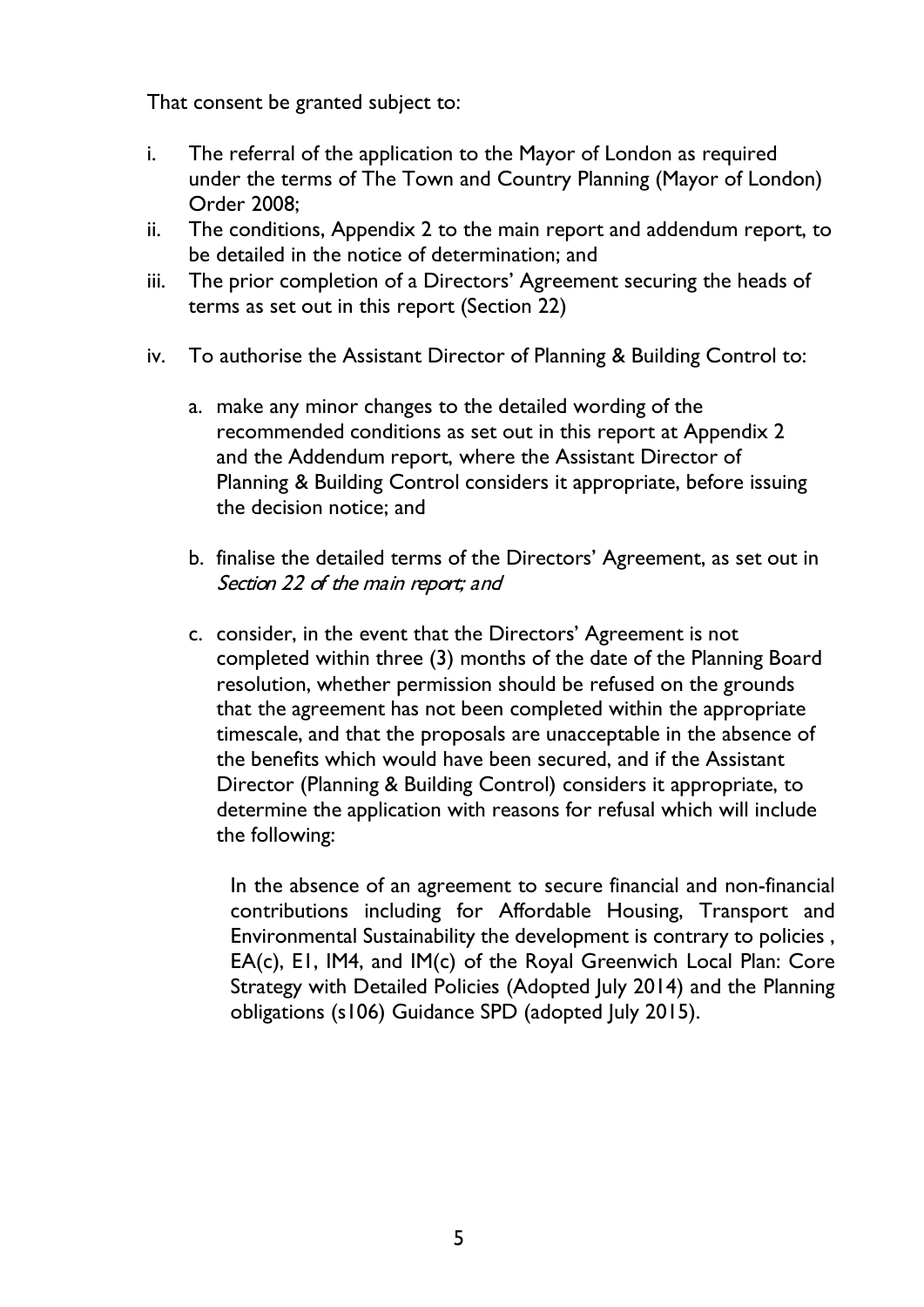### **6. Greenwich Peninsula Masterplan and Plots 18.02 and 18.03, Greenwich. SE10 – Ref: 19/2733/O, 20/2000/NM, 20/2331/I106, 20/2172/I106**

Councillor Nigel Fletcher advised he was the Council appointed representative Greenwich Theatre Trustee and it was noted that he could continue to participate in the consideration and determination of the application.

The Board noted the Planning Officer addendum report, published in advance of the meeting and accepted an illustrative presentation of the application for application reference 20/2000/NM, 20/2331/I106 and 20/2172/I106 and the detailed element of 19/2733/O from the Principal Planning Officer and an illustrative presentation of the Outline element of application reference 19/2733/O from the Senior Principal Planning Officer.

In response to Members questions the Planning Officers confirmed outline permission had previously been granted. Most of the buildings would see an increase in height from the proposals approved in 2015. The parameter plan set out the maximum height of the buildings in metres and any change to the numbers of floors would have to achieve residential floor to ceiling height requirements.

The applicant addressed the Board outlining the reason of the application within the context of the Peninsula Masterplan advising that the Mayor of London sought the moving of the movie studio from the Peninsula to Barking and Dagenham which, along with the removal of the Gasholder, had created an opportunity to re-evaluate the scheme, increasing the level of affordable housing and formalising a partnership with L&Q Housing Association, to provide high quality mixed tenure housing.

In addressing the Board, the Managing Director for L&Q London drew attention to the provision of 5,813 homes which would include a mix of shared ownership, London Living Rent and London Affordable Rent level homes. Engagement with the local community would be a key aspect of the scheme to provide employment and training opportunities and pupils from a local school had been engaged to produce a historic timeline to be displayed on the site hoardings.

The applicant's Architect responded to a Members question that the building heights proposed were comparable to those in the Lower Riverside area. The proposal would see an increase but in line with the guidelines of the 2019 application allowing for greater flexibility in building typologies. The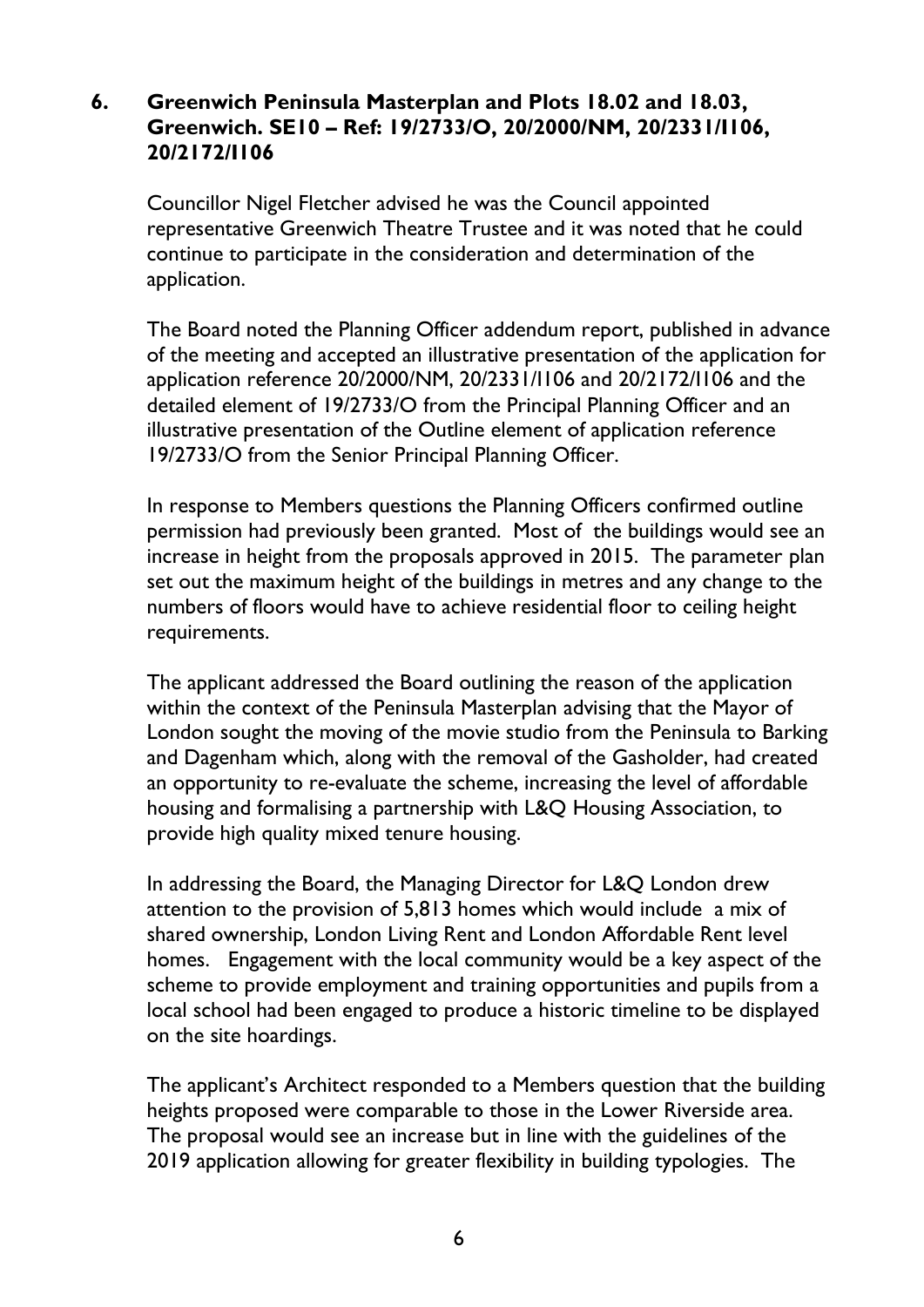aspiration was to keep the building footprints compact to create light and space between buildings.

In respect of Members concern at the resulting increased density the applicant's Architect advised that the loss of the Movie Studio, had allowed for the creation of more open space and the creation of a central pedestrian spine and play streets by way of the provision of taller buildings.

A Member noted that there were a significant number of developments which were seeking new bus services to the North Greenwich transport hub as well as increased numbers of commuters, school children and residents, 02 event users, etc. utilising the transport infrastructure. That traffic, buses or cars, would be funnelled through one of 3 roads servicing the area and gridlock was already an issue if there was an incident in Blackwall Tunnel. In respect of these concerns they sought clarification on the proposed traffic management and infrastructure arrangement.

The applicants Transport Consultant advised that the number of bus stops and stands at the North Greenwich terminus would be increased to accommodate the new services and detailed transport modelling had been undertaken with TfL. Parking spaces were reduced across the Peninsula and extensive modelling had been undertaken to determine the actual impact and any required highway improvements. A contribution of circa  $E15m$  was being put forward to support the public transport infrastructure changes.

In considering the application before them, a Planning Board Member held concern at the increased pressure on the transport infrastructure and felt that greater clarity was needed on the contingencies proposed to avoid gridlock in the area.

A Member noted that the Council was encouraging people to walk, cycle and use public transport more than drive, and whilst appreciating the concern regarding potential congestion, there were a number of Public Transport options available to commute to Central London.

A Member commented that, whilst happy with the principle of the development they expressed disappointed that, whilst the loss of the Movie Studio had resulted in the creation of welcomed open spaces it had also resulted in an increase in building heights. That the proposal, with the involvement of L&Q and bringing forward more affordable homes and an additional primary school, at an early stage, was welcome.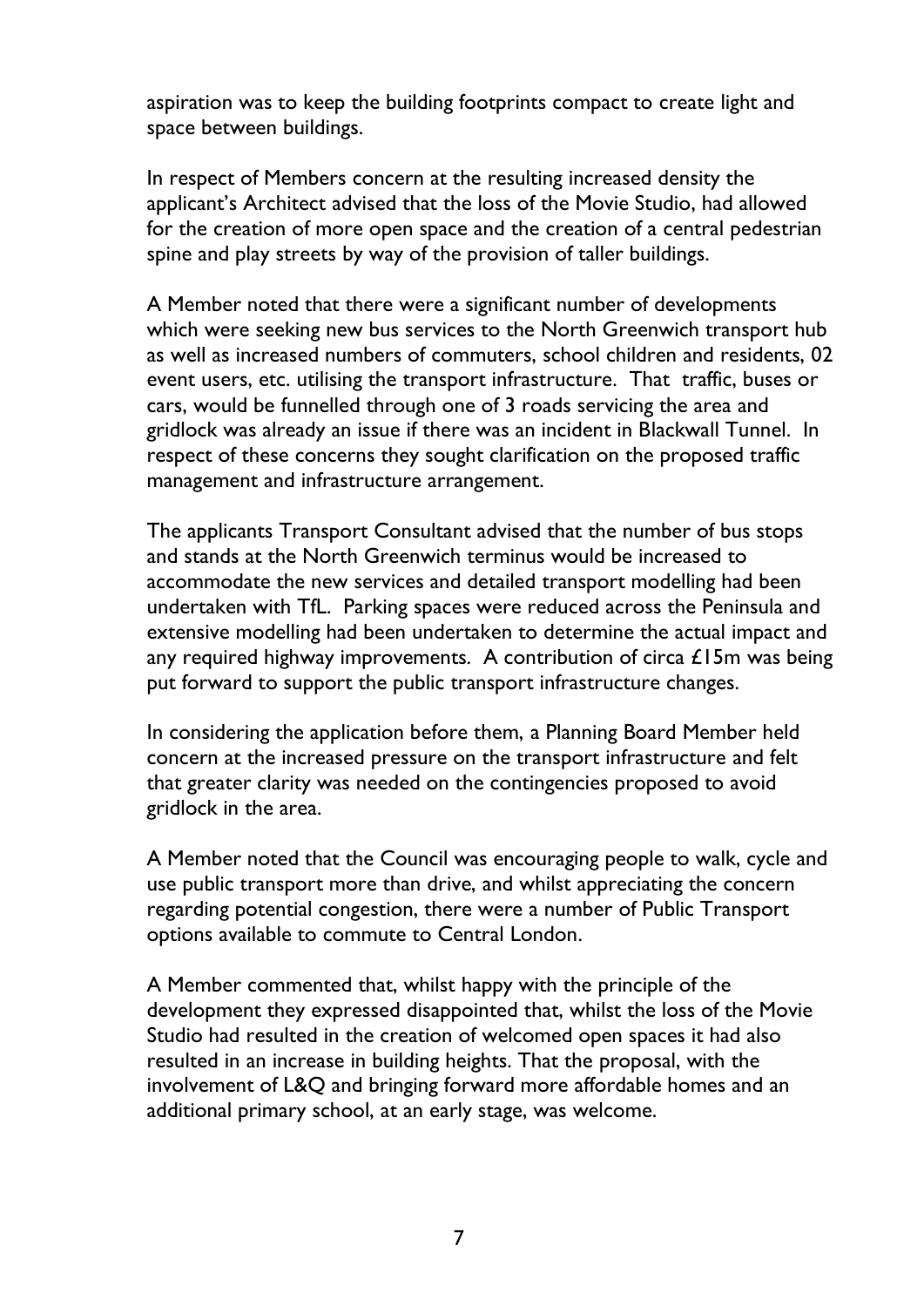A Member felt frustrated that, again, the Planning Board was bound by outline permission leaving them little latitude in their decisions and that if this was a new proposal it would not be supported. They noted the applicant spoke of building a new city with the unique geography of the river, however the Thames had become lost behind a wall of glass and now the green spaces around it were also being filled and the landmark building on the Peninsula, the O2, was no longer visible. They felt that a mini Manhattan was being built with taller and taller buildings and this application was another opportunity to increase heights even more. They noted that there would be a 30 storey building towering over an adjacent school and will overshadow Central Park, which was being reduced to a tiny strip down the middle of the Peninsula. They felt that they could not approve the proposal.

A Member felt that the concept of high rise buildings had been established and it was reasonable to seek more open space in exchange for an increased in height. That they were not swayed by concerns as potential congestion as they felt that the introduction of other transport systems would mitigate this potential issues and, whilst it was right to be concerned it was not grounds to obstruct consent. They noted that the Council had spent years securing a developer for this, heavily polluted, site and the Masterplan presented a new way of living and the provision of a new school would help cement unity of community.

Before moving to the vote of the Chair clarified that if recommendation D was approved it would form Part of the s106 agreement under recommendation A.

At the request of the Chair the Clerk for the meeting sought confirmation from all Members' that they had maintained zoom connection to the meeting for the entirety of the presentation and discussion on this item and took the vote.

On the Planning Officers proposal to grant outline and detailed consent (Recommendation A) in respect of application Ref:19/2733/0 the Planning Board Members voted - 6 Members in favour, 2 against and 2 abstention.

On the Planning Officers proposal to grant Non-material amendment consent in respect of application Ref: 20/2000/NM the Planning Board Members voted - 6 Members in favour, 1 against and 3 abstention.

In the Planning Officers proposals to agree the modified s106 agreements, Ref: **20/2331/I106 and 20/2172/I106** the Planning Board Members voted - 6 Members in favour, 1 against and 3 abstention.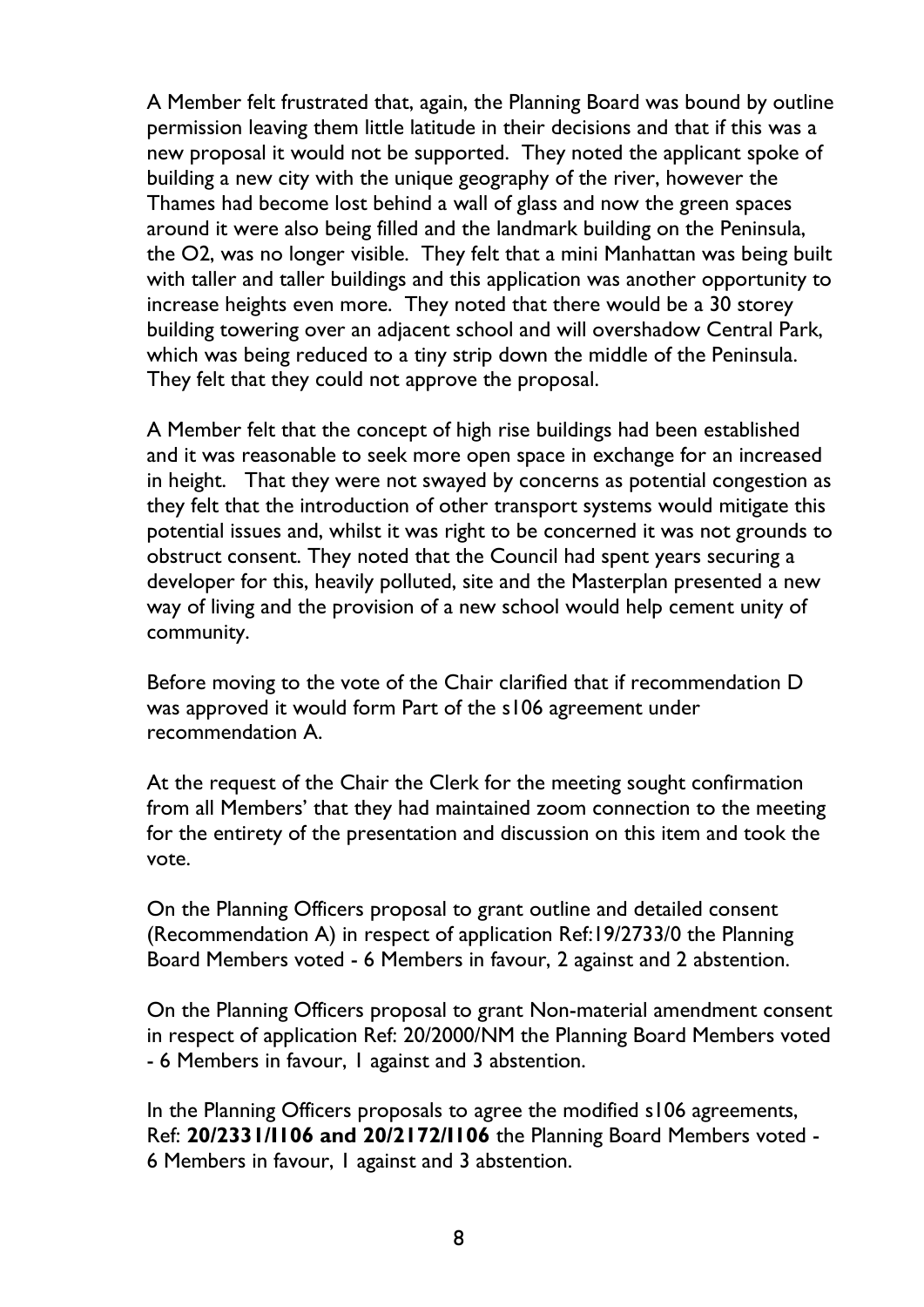## **Resolved –**

Hybrid Application (Outline and Detailed Part)

That conditional consent be granted for: outline planning permission with all matters reserved, for the demolition of buildings and mixed-use redevelopment up to a maximum of 737,100sqm comprising:

- up to 533,900sqm of residential development which could include:
	- i. up to 5,813 residential dwellings
	- ii. up to 25,000sqm student accommodation (up to 500 rooms) and/or coliving units
- up to 19,600sqm Class A1-A5 use (food and non-food retail, restaurants, bars and cafes);
- up to  $68,700$ sqm Class B1 (a) (b) (c) (business);
- up to 24,200sqm Class C1 (hotel) for up to 350 rooms;
- up to 13,200 sqm Class D comprising D2 (Sport and Recreation), Class D1 (health care facilities/nursery/creche);
- up to 4,200sqm D1 (education facilities)
- up to 8,000sqm Theatre (Class Sui Generis);

residential and non-residential car parking, as well as a minimum of 2000 AEG parking spaces (for the O2), cycle parking; associated community facilities; public realm and open space; hard and soft landscaping; a new transport hub and associated facilities; realignment of the cultural route traversing the site (The Tide); highway and transport works and associated ancillary works (proposals to revise part of the approved Greenwich Peninsula 2015 Masterplan (15/0716/O).

#### AND

Detailed planning permission, for a residential development comprising 476 residential units, up to 100sqm (GEA) AI/A2/A3/BI/DI/D2 floorspace plus ancillary car parking, access, landscaping and public realm works and associated infrastructure works.

Subject to:

- i) The Conditions set out in Appendix 2 (as amended by Appendix 2 addendum) of the main report.
- ii) The prior completion of a consolidated agreement under Section 106 of the Town and Country Planning Act 1990 (as amended) containing the planning obligations as summarised in the heads of terms set out in this report (see section 44 of the main report), modifications to planning obligations (and section 41 of the main report), any addendums, and the minutes of this Planning Board meeting.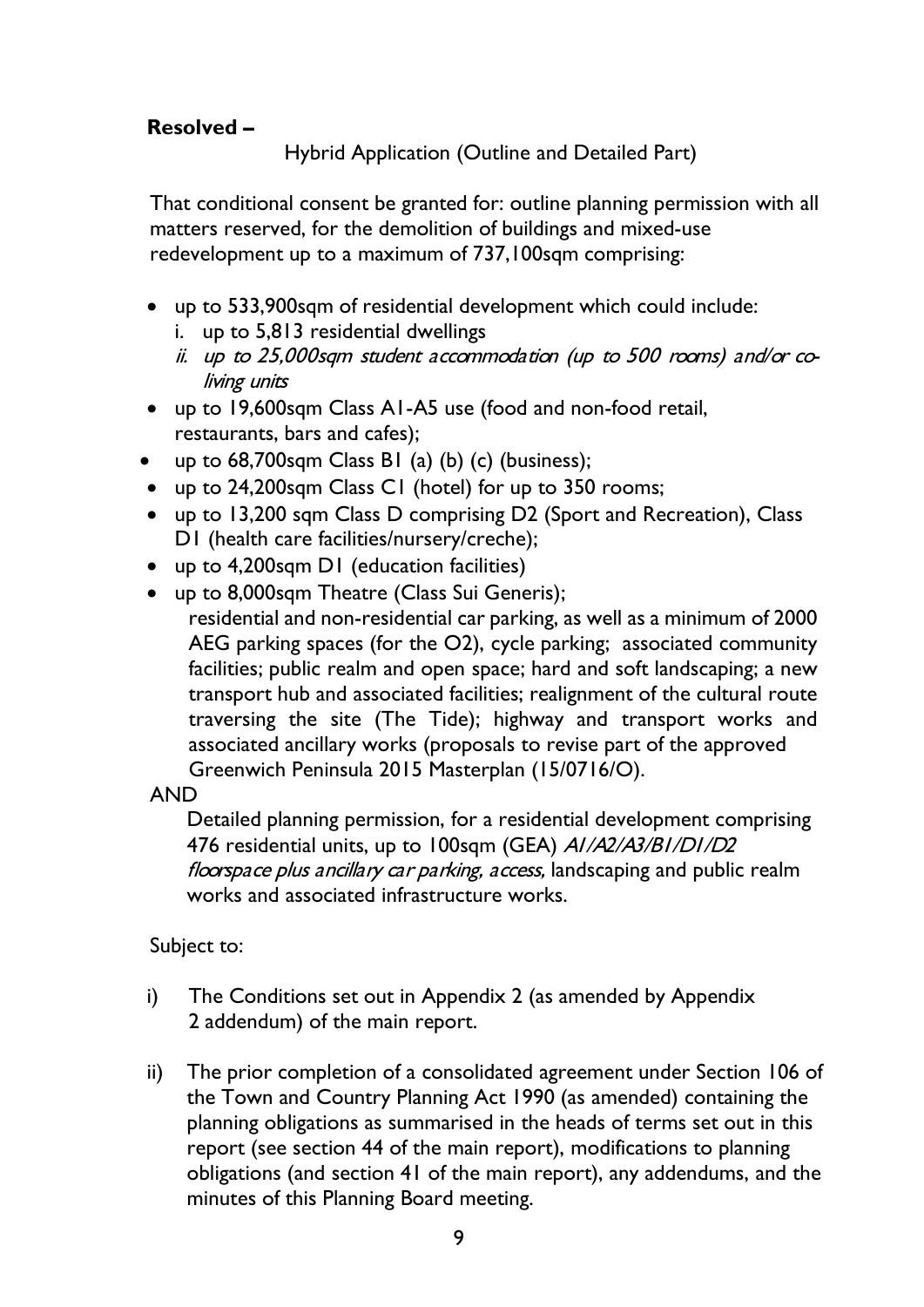- iii) Referral of the application to the Mayor of London as required under the terms of The Town and Country Planning (Mayor of London) Order 2008
- iv) Members confirming in their decision that account has been taken of environmental information, as required by Regulation 26 of the Town and Country Planning (Environmental Impact Assessment) Regulations 2017.
- v) A statement being placed on the statutory Register confirming the main reasons and consideration of which the Planning Board decision was based were those set out in the report of the Director of Regeneration, Enterprise and Skills as required by Regulations 30 (1) (d.) of the Town and Country Planning (Environmental Impact Assessment) Regulations 2017.
- vi) To authorise the Assistant Director of Planning & Building Control to:
	- a. make any minor changes to the detailed wording of the recommended conditions as set out in this report (Appendix 2), its addendums and the minutes of this Planning Board meeting, where the Assistant Director of Planning & Building Control considers it appropriate, before issuing the decision notice; and
	- b. finalise the detailed terms of the planning obligations pursuant to Section 106 of the Town and Country Planning Act 1990 (as amended), as set out in this report, its addendums and the minutes of this Planning Board meeting.
- vii) In the event that the Section 106 Agreement is not completed within three (3) months of the date of this Planning Board meeting, to authorise the Assistant Director of Planning & Building Control to consider whether permission should be refused on the grounds that the proposals are unacceptable in the absence of the benefits which would have been secured, and if so, to determine the application with reasons for refusal which will include the following:

In the absence of a legal agreement to secure financial and nonfinancial contributions towards Affordable Housing, Transport, Highways works, Education Provision, Employment and Training, Environmental Sustainability, Open Space Provision, Sport and Leisure Facilities, Community Facilities is contrary to policies H3, H(e), EA(c), E1, E(c), CH1, CH2, IM1, IM4, and IM(c) of the Royal Greenwich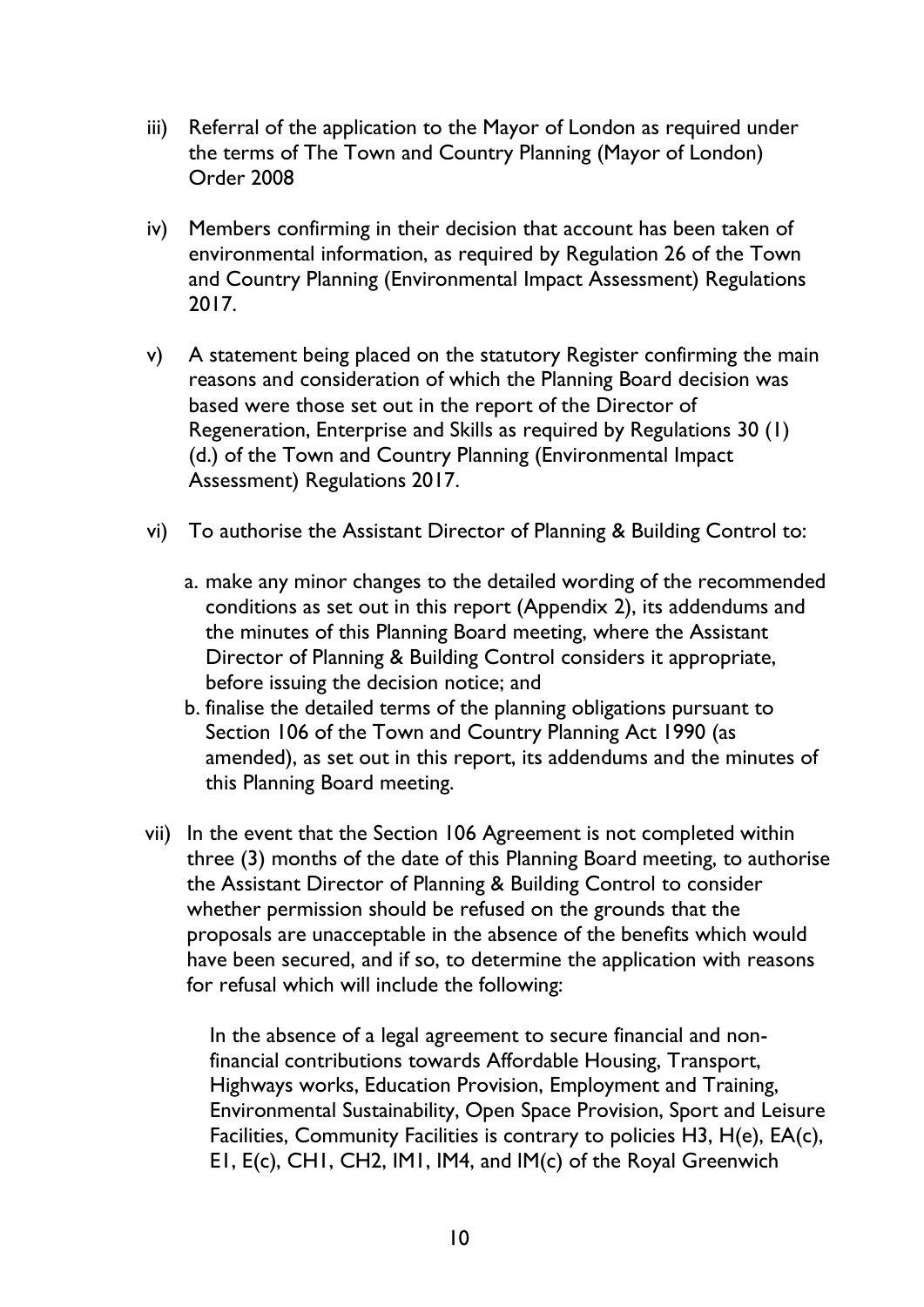Local Plan: Core Strategy with Detailed Policies (Adopted July 2014) and the Planning obligations (s106) Guidance SPD (adopted July 2015).

## **Non-Material Amendment - Section 96a (ref:20/2000/NM)**

(2) That the following non-material amendments to planning permission (ref: 15/0716/O) be granted,

Condition 3 (Approved Drawings);

Condition 4 (Compliance with the Development Specification);

Condition 10 (Phasing);

Condition 14 (Reserved Matters Applications);

Condition 16 (Housing Mix);

Condition 30 (Flood Risk Assessment);

Condition 36 (Wastewater);

Condition 37 (Water);

Condition 51 (Parking);

Condition 60 (Lifetime Homes Standards and Wheelchair Housing);

Condition 69 (Environmental Noise);

Condition 73 (Boreholes);

Condition 82 (CEEQUAL);

Condition 90 (Wayfinding);

Condition 91 (Lighting);

Condition 104 (Noise Assessment);

Condition 105 (Victoria Deep Water Terminal); and

Condition 121 (Internal Noise and Lighting

Assessments) Along with the Removal of:

Condition 6 (Control Parameters);

Condition 15 (Provision of Affordable Housing);

Condition 17 (Density);

Condition 57 (Greenwich Riverside Transit);

Condition 115 (Restrictions on Occupation of Parcels 15, 16,

17, 21 and 22; and

Condition 116 (Restrictions on Occupation of Parcel 18 (Parcel 01)

#### **Modifications to Section 106 Agreements**.

(3) That modifications to the S106 Agreement be approved for:

i) The '2015 Masterplan' (reference: 15/0716/O dated 08/12/2015) and